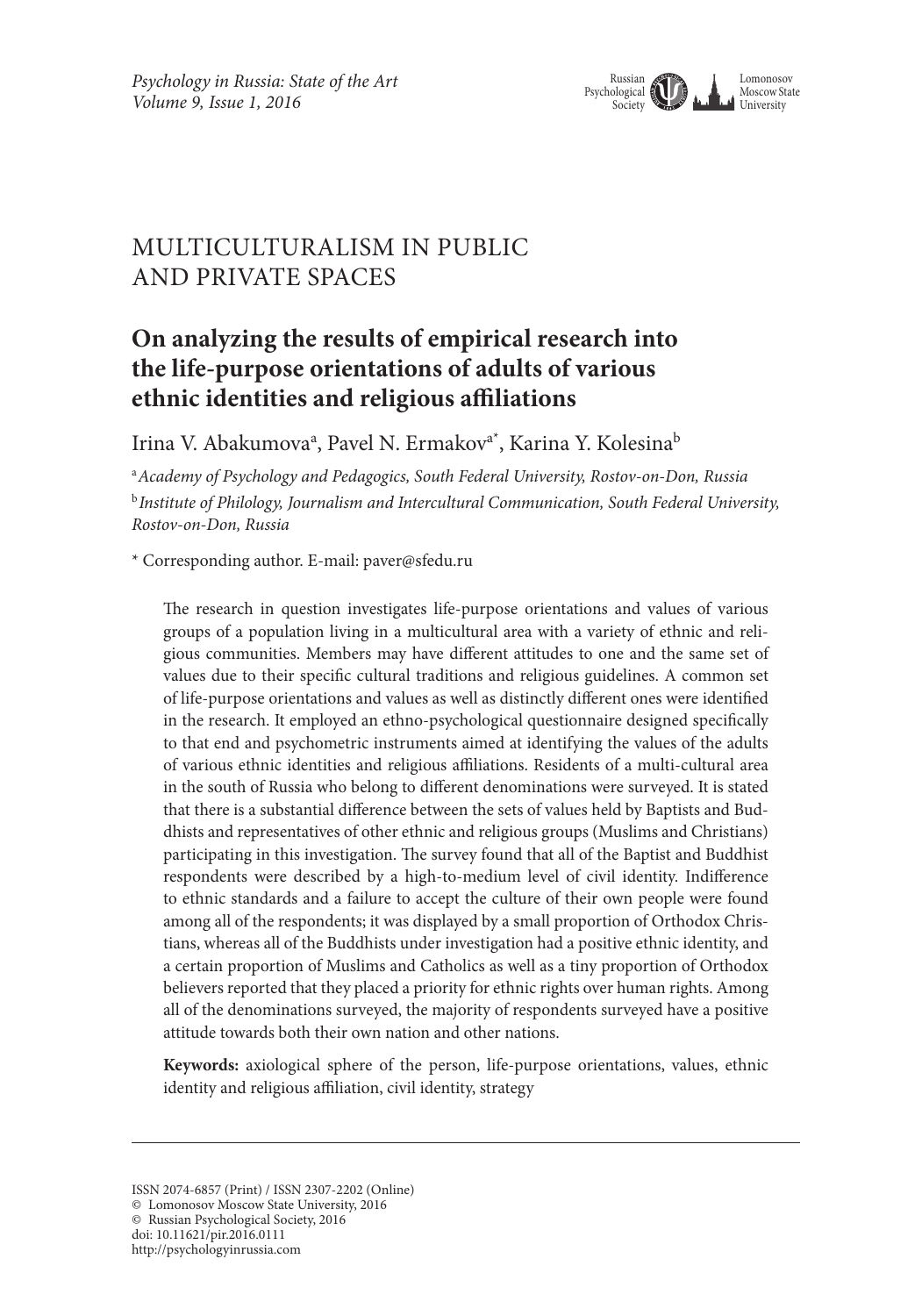### **Introduction**

The contemporary science of psychology and pedagogy gives careful attention to the study of particular features of the sets of values cherished by various age-, social- and gender groups (Kruteleva & Abakumova, 2013; Kruteleva, Abakumova, & Karaa, 2013). This interest is accounted for by the psychological peculiarity of values as a factor that has an actual effect on the social and psychological climate resulting from some personal interactions. It is possible to assume that "semantic consonance" (viewed as a certain coincidence of semantic preferences) occurs in communities that are fairly homogeneous in terms of their most generalized life-purpose orientations (the way you perceive yourself, your family and people around you, your attitude to professional activity and nationwide values, etc.). The consonance in question harmonizes relations between people who happen to be very different in terms of many other aspects. Conversely, the situation in which people happen to stick to opposing values results in the lack of integration, alienation, and, not infrequently, active behavioral animosity of those who find themselves in the situation of "semantic dissonance" (Abakumova, 2008; Abakumova, Kagermazova, & Savin, 2013). A number of researchers have found that people's personal characteristics depend on their ethnic identities and religious affiliations. Researchers discovered in southern areas of the Russian Federation that the religious affiliations of people greatly influence their attitudes toward moral values, features of legal awareness and priorities in the realization of life purposes and selfrealization (Grimsoltanova, 2013; Kashirina, 2005).

The scientific problem in question is especially vital for modern Russia as a multinational state because the issue of defining the values of a particular culture or deciding on your own ethnicity or religious denomination is subject to both theoretical analysis and practical application, giving an opportunity to identify and sometimes prevent interpersonal conflicts brought about by the discrepancy in the priority given to some values over others (Abakumova, Kagermazova, & Savin, 2013). According to the All-Russian census of 2010, there are currently over 200 ethnic groups in the Russian federation, each with its own particular cultural, ethnic and denominational features. Which of these have the strongest effects on interactions within a multi-cultural society? This is a vexing question for many scientists who do research in the humanities. The situation is exacerbated by the fact that active migration processes have been recently taking place in a number of regions of Russia; these transform the existing traditional relationships between various communities and incur new risks for intercultural interaction. Both actual and potential conflicts encourage scientists to perform empirical diagnostics to bring to light the differences in value scales within ethnic and denominational groups that find themselves in new conditions of life (Abakumova, Grimsoltanova, & Miroshnichenko, 2014; Grimsoltanova, 2013; Rostova, 2012).

Within the framework of this research, we aimed at studying the specific features of life-purpose values of representatives of various ethnic identities and religious affiliations — Muslims (residing in Chechen Republic, Kabardino-Balkarian Republic), Christians (Orthodox, Catholics), Baptists (residing in Rostov region, Krasnodar Territory and Stavropol Territory) and Buddhists (residing in Republic of Kalmykia and Astrakhan Region). The total number of respondents is a group of 625 adults (aged 35–55).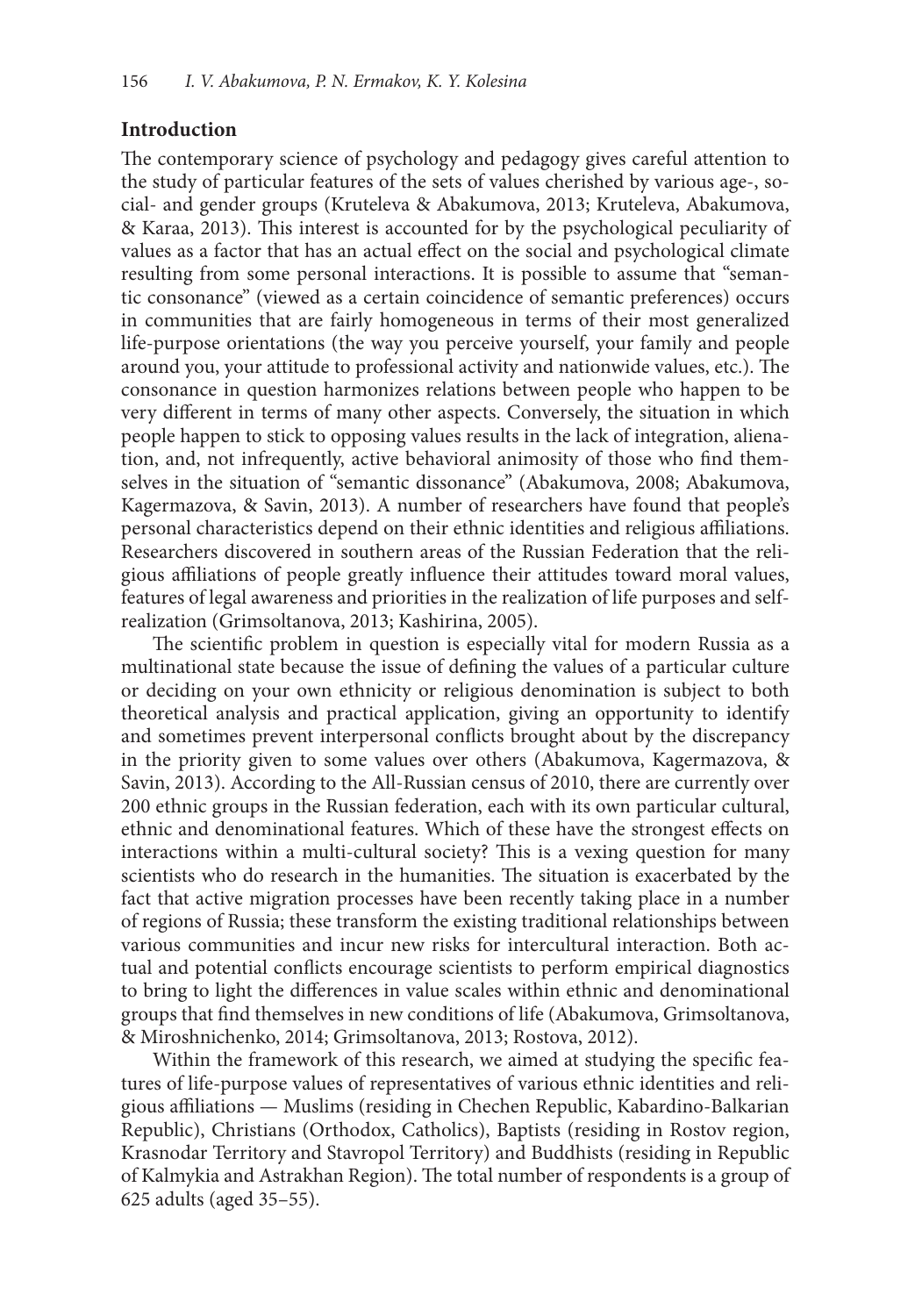The hypotheses to be examined are as follows: ethnic identities and religious affiliations may condition the individual's world outlook and may prove to be the factor shaping the behavioral mechanisms of interethnic interaction in a multicultural and multi-confessional area; herewith, value scales of different groups of population of various ethnic identity and religious affiliation may affect the psychosocial climate in certain regions of the country.

#### **Method**

Two types of instruments were employed to confirm the hypotheses put forward. A survey was conducted, in which answers to the author-devised questionnaire were analyzed by means of content analysis, and psychometric testing was carried out, in which the Rokeach Value Survey (RVS) and "Proverbs" of S.M. Petrova were used. Empirical research was conducted in two stages. At stage 1, the researchers used an established questionnaire containing 13 basic ethnopsychological questions. In terms of its organization, the questionnaire contained a set of general demographic information items (gender, age, full name (should the respondent choose to indicate it); city of residence, occupation, field of work); and a set of questions requesting straightforward answers about priorities in values scales.

At stage 2, the same group of respondents was surveyed with the use of two psychometric instruments.

#### **Results**

The findings are as follows: "Life for oneself "is the first priority (34.00%), and the following interpretations are given by way of examples: primary life values are health, cheerfulness, opportunity to achieve self-fulfillment, to become great, to achieve some objective and self-improvement.

"Life for others" is the second priority (33.00%): examples are procreation, assistance to fellow creatures, family and children.

"Process of life" is the third priority (19.00%): living is a value in itself.

"Philosophic and religious approach" is the fourth priority (9.00%): examples are decency and conscientiousness in everything, development of a human according to the laws of nature, productive life and honesty.

Finally, a lack of values was stated by 2.00% of the respondents.

The survey of basic life values among the respondents of various religious affiliations are presented in Table 2.

Of interest were the answers to the question of the person who is the one to mostly influence the formation of values. The results are as follows (Table 3).

Considerable distinctions were discovered in the answers to the question of whether values depend on the person's nationality (Table 4).

The data presented in Table 4 show that it is mainly atheists and Muslims who believe in the national origin of value scales. There are much lower percentages of those who hold the same view among people of other denominations, whereas Baptists maintain that "Thorough understanding of true life values does not depend on either the person's nationality or their gender".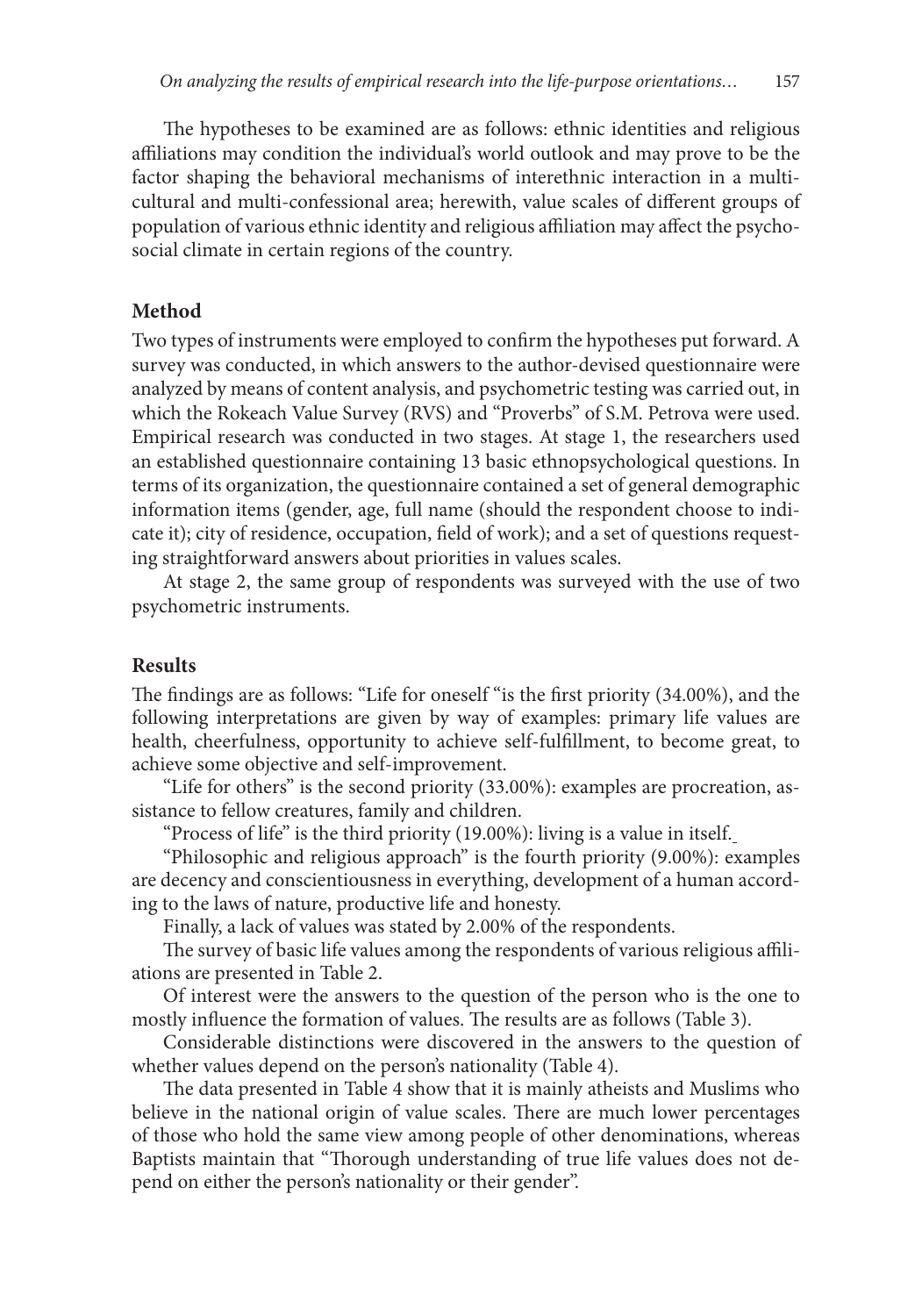|                | What are your primary life values? |                                                                                              |                                                    |  |
|----------------|------------------------------------|----------------------------------------------------------------------------------------------|----------------------------------------------------|--|
| N <sup>o</sup> | <b>Typical associations</b>        | <b>Example of interpretation</b>                                                             | % of respondents<br>who chose the stated<br>answer |  |
| $\mathbf{1}$   |                                    | Life for oneself                                                                             | 34.00%                                             |  |
| 1.1            | Biological phenomenon              | Health                                                                                       | 4.00 %                                             |  |
| 1.2            | Activity                           | Self-improvement                                                                             | 7.00%                                              |  |
| 1.3            | Emotions                           | Cheerfulness                                                                                 | 14.00%                                             |  |
| 1.4            | Opportunity                        | Opportunity to achieve self-fulfill-<br>ment, to become great, to achieve<br>some objectives | 9.00 %                                             |  |
| $\overline{2}$ | Life for others                    |                                                                                              | 33.00%                                             |  |
| 2.1            | Sacrifice                          | Assistance to fellow creatures                                                               | 11.00%                                             |  |
|                | Procreation                        | Producing offspring                                                                          | 10.00%                                             |  |
| 2.2            | Your own flesh and blood           | Your family                                                                                  | 12.00 %                                            |  |
| 3              | Process of life                    |                                                                                              | 19.00%                                             |  |
| 3.1            | Process                            | Process of living                                                                            | 9.00%                                              |  |
| 3.2            | Social role                        | Change of roles: daughter, wife,<br>mother, grandmother                                      | 6.00 %                                             |  |
|                | Emotional experience               | Love, happiness                                                                              | 4.00%                                              |  |
| 4              | Philosophic and religious approach |                                                                                              | 12.00%                                             |  |
| 4.1            | Religious interpretation           | God                                                                                          | 4.00%                                              |  |
| 4.2            | Philosophic interpretation         | Development of a human according<br>to the laws of nature                                    | 6.00%                                              |  |
| 4.3            | Aspiration for ideals              | Decency and conscientiousness in<br>everything                                               | 2.00%                                              |  |
| 5.             |                                    | The respondent fails to identify his or her primary life values                              | 2.00%                                              |  |

**Table 1.** Findings of ethnopsychological empirical research of the respondents (N=625)

The question of whether values depend on a certain religious affiliation was answered in the following way (Table 5).

Buddhists, atheists and Orthodox Christians believe that person's values are independent of religious creed, whereas Baptists are unanimous in the opposite opinion. Muslims and Catholics, on the other hand, hold the view that it is possible and most probable that your religious affiliation is crucial for your choice of life values.

At stage 2, the Rokeach Value Survey interpretation was used to interpret and define the essential aspect of the person's orientation; the basis for the person's attitude towards the world around him or her, other people, and oneself; the basis of the world outlook and the core of activity motivation; and the concept of life. One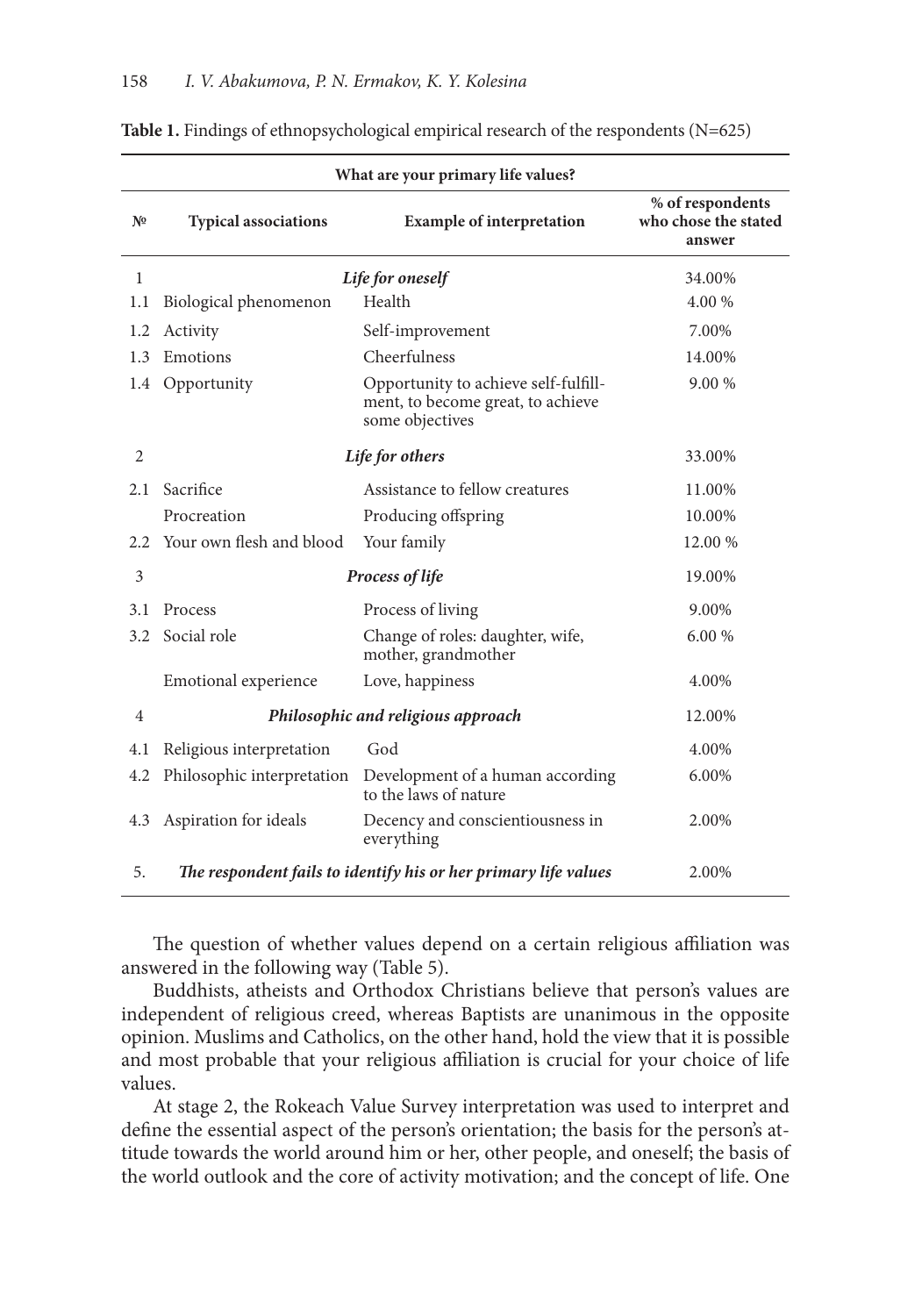| Types of answers                   | % of respondents who<br>chose the stated answer |  |  |
|------------------------------------|-------------------------------------------------|--|--|
| <b>For Orthodox Christians</b>     |                                                 |  |  |
| Life for oneself                   | 39.00 %                                         |  |  |
| Life for others                    | 37.50 %                                         |  |  |
| Process of life                    | 17.50 %                                         |  |  |
| Philosophic and religious approach | 4.00 %                                          |  |  |
| Absence of life values             | 2.00 %                                          |  |  |
| <b>For Muslims</b>                 |                                                 |  |  |
| Life for oneself                   | 25.00 %                                         |  |  |
| Life for others                    | 10.00 %                                         |  |  |
| Process of life                    | 30.00 %                                         |  |  |
| Philosophic and religious approach | 35.00 %                                         |  |  |
| Absence of life values             |                                                 |  |  |
| <b>For Catholics</b>               |                                                 |  |  |
| Life for oneself                   | 30.00 %                                         |  |  |
| Life for others                    | 20.00 %                                         |  |  |
| Process of life                    | 30.00 %                                         |  |  |
| Philosophic and religious approach | 10.00 %                                         |  |  |
| Absence of life values             | 10.00 %                                         |  |  |
| <b>For Baptists</b>                |                                                 |  |  |
| Life for oneself                   |                                                 |  |  |
| Life for others                    | 10.00 %                                         |  |  |
| Process of life                    |                                                 |  |  |
| Philosophic and religious approach | 90 %                                            |  |  |
| Absence of life values             |                                                 |  |  |
| <b>For Atheists</b>                |                                                 |  |  |
| Life for oneself                   | 58.00 %                                         |  |  |
| Life for others                    |                                                 |  |  |
| Process of life                    | 42.00 %                                         |  |  |
| Philosophic and religious approach |                                                 |  |  |
| Absence of life values             |                                                 |  |  |
| <b>For Buddhists</b>               |                                                 |  |  |
| Life for oneself                   |                                                 |  |  |
| Life for others                    |                                                 |  |  |
| Process of life                    | 100.00 %                                        |  |  |
| Philosophic and religious approach |                                                 |  |  |
| Absence of life values             |                                                 |  |  |

**Table 2.** The survey of basic life values among the respondents of various religious affiliations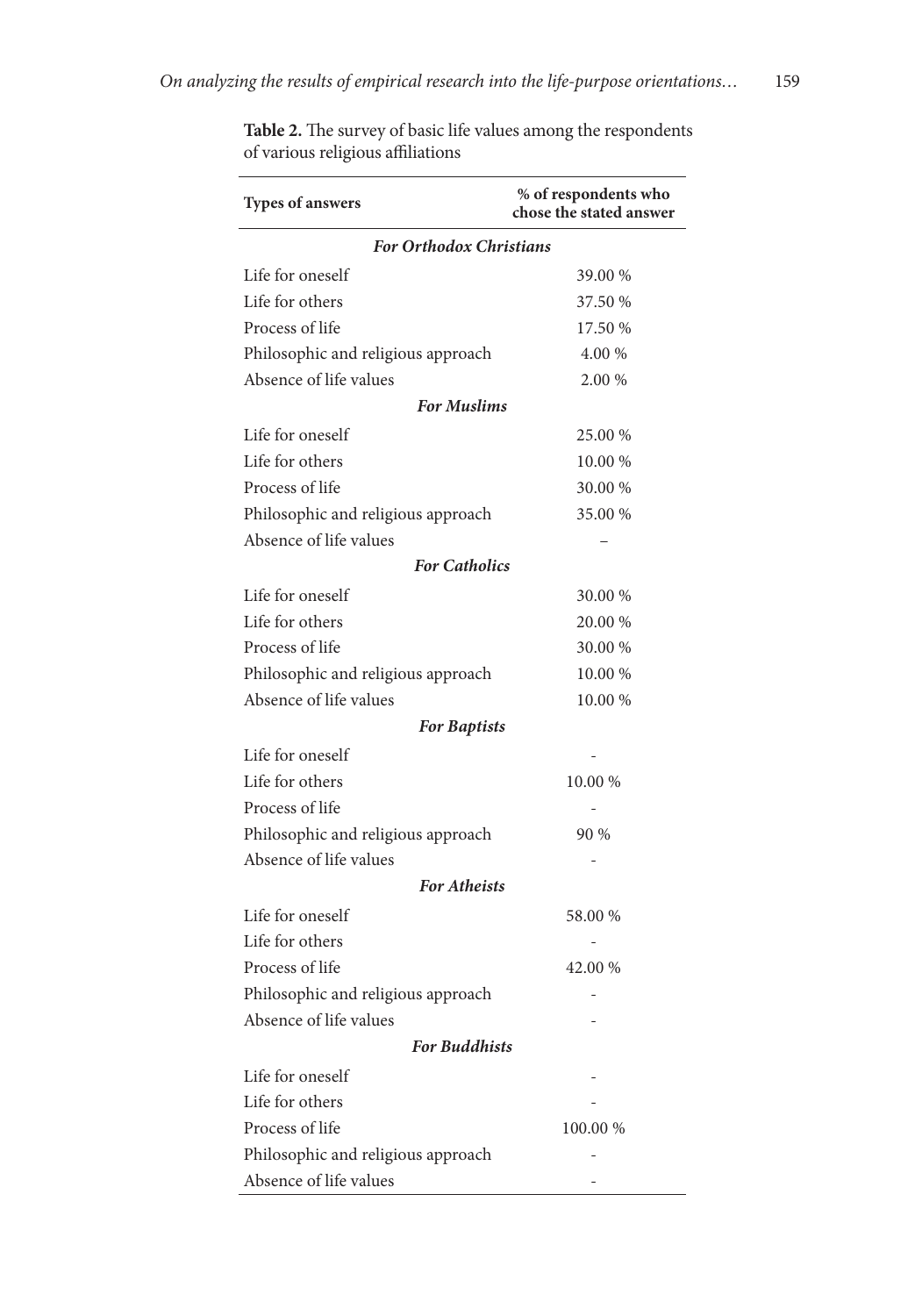| <b>Religious Affiliation</b> | Parents' example | Personal life experience |
|------------------------------|------------------|--------------------------|
| An Orthodox Christian        | 57.5 %           | 42.50 %                  |
| A Muslim                     | 85 %             | 15.00 %                  |
| A Catholic                   | 60%              | 40.00 %                  |
| An Atheist                   | 28 %             | 72.00 %                  |
| A Buddhist                   | $0\%$            | 100.00 %                 |

**Table 3.** Parental and life experience influence on formation the values

**Table 4.** The influence of the person's nationality on the choice of life values

| <b>Religious Affiliation</b> | <b>Yes</b> | N <sub>0</sub> |
|------------------------------|------------|----------------|
| An Orthodox Christian        | 10.5 %     | 89.50 %        |
| A Muslim                     | 90%        | 10.00 %        |
| A Catholic                   | 30 %       | 70.00 %        |
| A Baptist                    | $0\%$      | 100.00 %       |
| An Atheist                   | 85 %       | 15.00 %        |
| A Buddhist                   | 34 %       | 66.00 %        |
|                              |            |                |

**Table 5.** The choice of life values and its dependence on religious affiliation

| <b>Religious Affiliation</b> | <b>Yes</b> | Perhaps | N <sub>0</sub> |
|------------------------------|------------|---------|----------------|
| An Orthodox Christian        | 93.50 %    | 5.50 %  | 1.00 %         |
| A Muslim                     | 85.00 %    | 15.00 % |                |
| A Catholic                   | 70.00 %    | 30.00 % |                |
| A Baptist                    | 100.00 %   |         |                |
| An Atheist                   | 43.00 %    | 28.50 % | 28.50 %        |
| A Buddhist                   | 33.30 %    | 33.30 % | 33.40 %        |

part of the Rokeach Value Survey focuses on ideals, individual's values at the level of beliefs and the structure of values, while the other part studies values at the level of behavior; individual priorities that are displayed is the social medium.

Despite the differences in ethnic identity and religious affiliation, the basic life values and priorities were found to be the same for all people. For Orthodox Christians, Catholics, Muslims, Buddhists, Baptists and atheists, a happy family life is of highest value. Mental and physical health is also listed among the top 5 life priorities. Buddhists may be treated as the only exception here, as they treat cognition as the most important value, whereas for other groups of respondents, it is not so valuable.

Age and gender differences were either insignificant or not identified at all.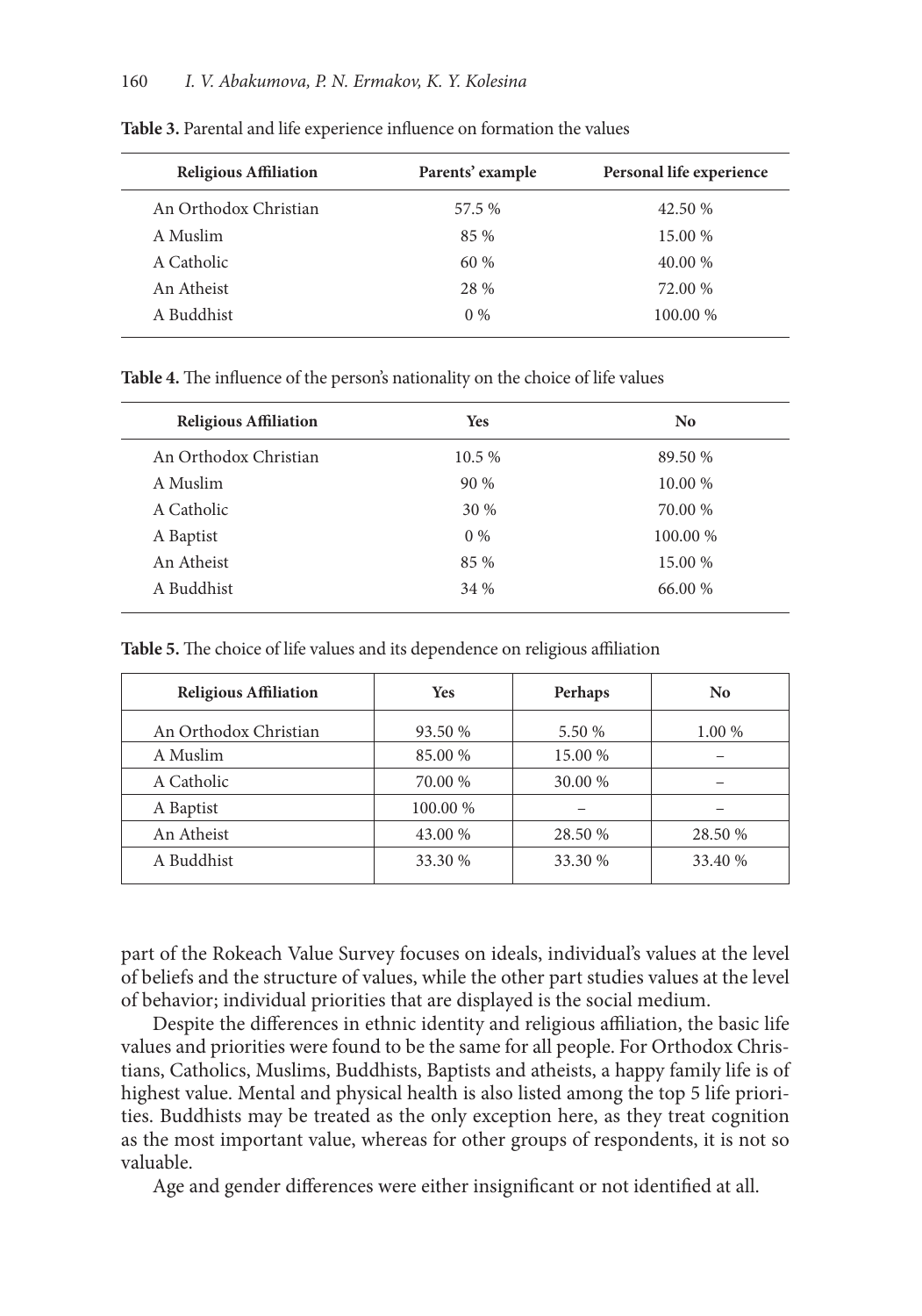Thus, the data collected by means of the Rokeach Value Survey make it possible to conclude that there are certain universal human values that are important for all people, irrespective of their age, gender, ethnic identity and religious affiliation.

The second part of the psychometric diagnostics employed the "Proverbs" instrument of S.M. Petrova, which measures the morality of the individual and helps to find out the individual features of value judgements concerning life, people and one's own self. This instrument complements the Rokeach Value Survey and is helpful in interpreting the content of the values viewed by the individual as priorities.

The text of the instrument includes 30 pairs of value judgements concerning life, people, and oneself, which are expressed in Petrova's proverbs and which contradict one another. The value judgements concerning life, people, and oneself are specified in individual proverbs, and the subsequent analysis of the data arrived at makes it possible to measure the morality of the individual (Petrova, 2003).

Data on the denominational differences which were discovered when applying the above instrument are presented in Table 6.

| <b>Religious Affiliation</b> | <b>High level</b> | Middle level | Low level |
|------------------------------|-------------------|--------------|-----------|
| An Orthodox Christian        | 67.00 %           | 22.50 %      | 10.50 %   |
| A Muslim                     | 50.00 %           | 30.00 %      | 20.00 %   |
| A Catholic                   | $60.00\%$         | 20.00 %      | 20.00 %   |
| A Baptist                    | 60.00 %           | 40.00 %      |           |
| An Atheist                   | 42.80 %           | 42.80 %      | 14.40 %   |
| A Buddhist                   | 100.00 %          |              |           |

**Table 6.** The levels of morality among the respondents of different denominations

 All of the Buddhist and Baptist respondents have a high level of morality as the average level of morality, whereas respondents from other groups display levels of morality coincident with the all-Russian data, most of them showing a high level of morality. Analysis according to the respondents' ethnic identity and religious affiliation did not discover any significant differences, with the exception of the Baptist and Buddhist groups.

#### **Conclusion**

The research in question showed that the interpretation of life values may depend on the individual's ethnic identity and religious affiliation. Most persistent life values determine the individual's typical behavior and certain aspects of interpersonal communication. Thus, the group of Orthodox Christians expressed the highest preference for two life values (or strategies) — life for oneself and life for others. The philosophic and religious interpretations of what is of high value for the individual are the primary life values for Muslims. Catholics view life for oneself and the process of life as their main life strategies. Most of the Baptists claim that their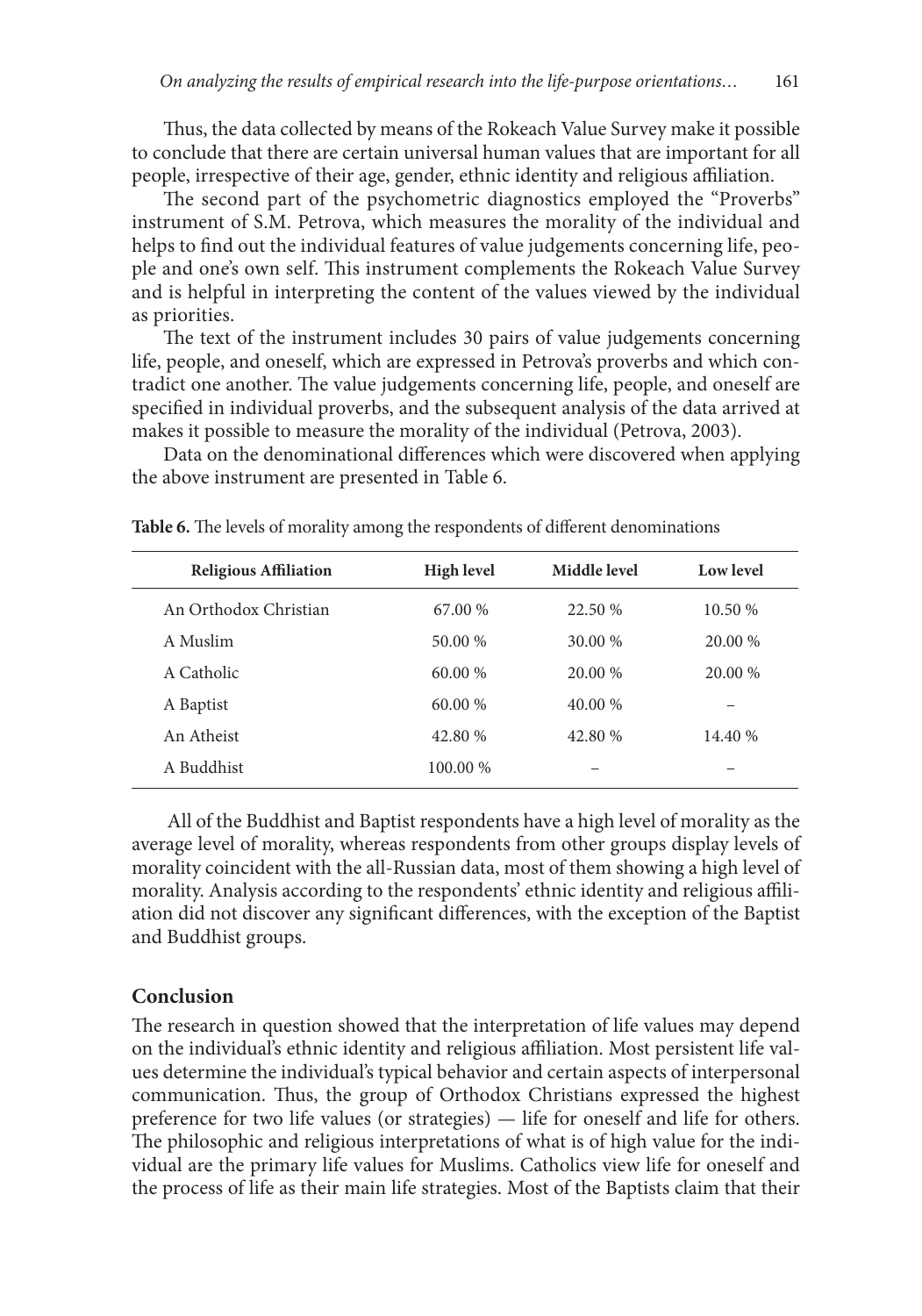life strategy is to serve God and supreme forces. Most of the atheists view life for oneself as their major life strategy. All of the Buddhist respondents believe that the meaning of existence lies in the process of living.

The value judgements of the groups of Baptists and Buddhists in question differ significantly from those of other ethnic-religious groups surveyed. All of the Baptists and Buddhist respondents have high and average levels of civil identity. A small proportion of Orthodox Christians, among all of the respondents, displayed indifference towards ethnic standards as well as non-acceptance of the culture of their people; all of the Buddhists have a positive ethnic identity; some of the Muslims, Catholics and a few Orthodox Christians recognize the priority of ethnic rights over human rights. The greater proportion of respondents among the groups of different ethnic identities and religious affiliations display positive attitudes regarding their own nation, which goes together with the positive attitude toward other nations. Thus, the empirical research completely confirms the hypotheses put forward.

## **Acknowledgments**

This study was funded by The Ministry of Education and Science of Russian Federation, grant № 28.125.2016/НМ.

### **References**

- Abakumova, I. V. (2008). *Smyslodidaktika. Uchebnik dlja magistrov psihologii i pedagogiki* [The didactics of meaning. A manual for postgraduate students of psychology and pedagogy]. Moscow: KREDO.
- Abakumova, I. V., & Kruteleva, L. Ju. (2013). Tolerance in the structure of life-sense strategies of the modern youth. In *The 13th European Congress of Psychology*. Stockholm, Sweden.
- Abakumova, I. V., Grimsoltanova, R. Je., & Miroshnichenko, A. V. (2014). Psihologicheskie osobennosti mifologicheskih strahov v period junosti u predstavitelej islama [Psychological features of mythological fears experienced by Muslim youths]. *Rossijskij psihologicheskij zhurnal [Russian Psychological Journal], 11*(4), 16–27.
- Abakumova, I. V., Kagermazova, L. C., & Savin, V. A. (2013). Dialog kul'tur kak smyslotehnologija formirovanija ustanovok tolerantnogo soznanija i povedenija studentov VUZa [The dialogue of cultures as a meaningful technique of shaping tolerant attitude and behavior of university students]. *Rossijskij psihologicheskij zhurnal [Russian Psychological Journal], 10*(1), 46–59.
- Grimsoltanova, R. Je. (2013). Psihologija vozdejstvij religioznyh uchenij i totalitarnyh kul'tov na lichnostnye osobennosti v kontekste razlichnyh psihologicheskih podhodov [The psychology of influence of religious teachings and totalitarian cults on the individual's personal features in terms of various psychological approaches]. *Severo-Kavkazskij psihologicheskij vestnik [North Caucasus Bulletin of Psychology], 11*(4), 19–23.
- Halpern, D. (2001). Moral values, social trust and inequality. *British Journal of Criminology, 41*, 236–251. doi: 10.1093/bjc/41.2.236
- Kashirina, L. V. (2005). *Dinamika sotsialno-psikhologicheskikh sostoyanij bolshikh sotsialnykh grupp* [The dynamics of socio-psycological states of big social groups]. Unpublished doctoral dissertation. Moscow: Russian Academy of State Service.